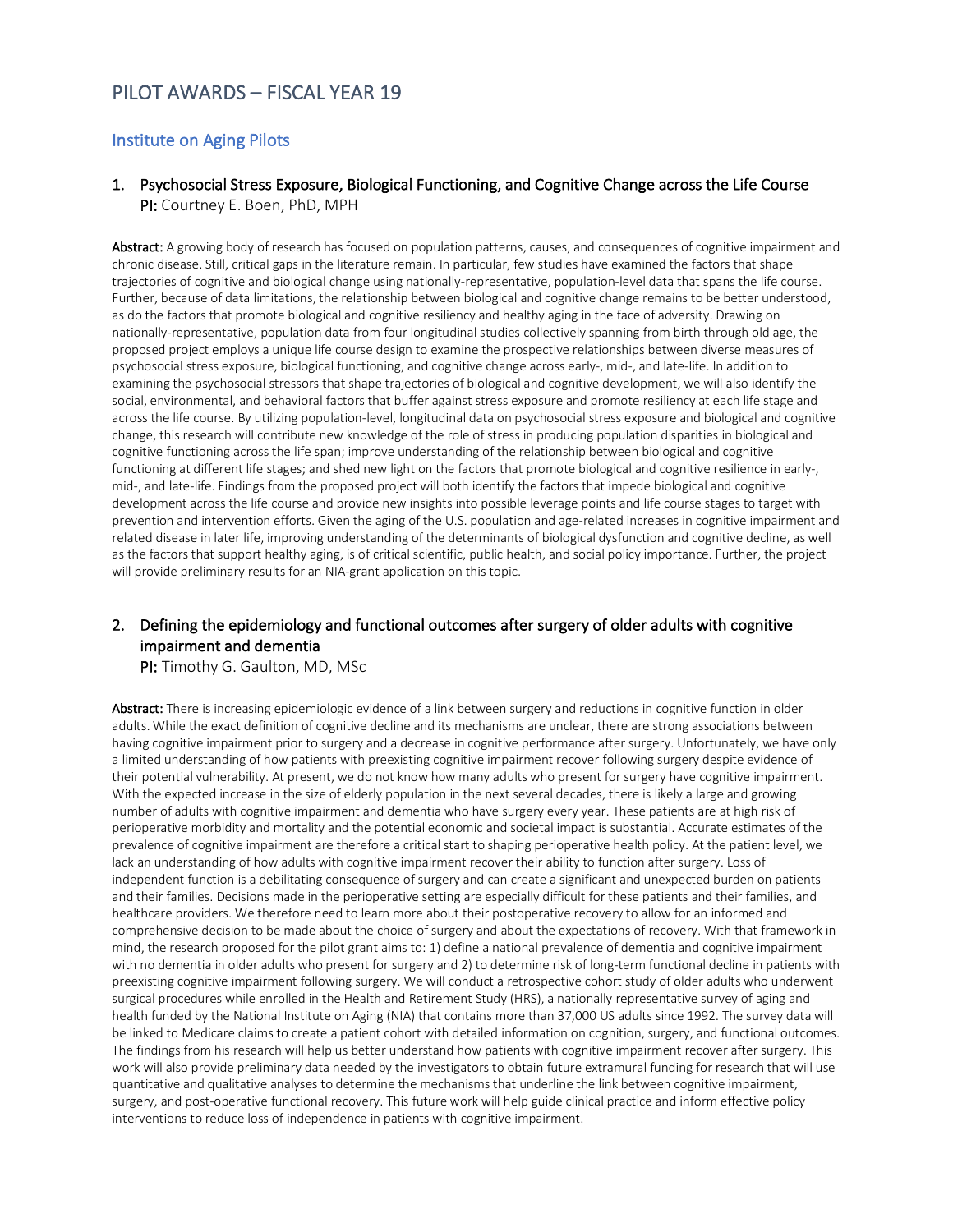## 3. Development of a Goal-Directed Behavior App: Changing Apathy into Action in Neurodegenerative Diseases

PI: Dawn Mechanic-Hamilton, PhD

Abstract: Patients with Alzheimer's Disease and Related Dementias (ADRD) present with a constellation of cognitive and neuropsychiatric symptoms. Impairment of goal-directed behavior (GDB), often labeled apathy, is one of the symptoms that has a significant negative impact on a patient's ability to engage in everyday activities and care partner burden. This project will develop a mobile app to engage both patients and care partners in order to increase goal-directed behavior to improve functional and neuropsychiatric outcomes for patients and decrease care partner burden. The mobile app will target key and distinct components of GDB (motivation, planning and initiation), incorporate individualized patient goals, and measure outcomes in both the patient and care partner. Subjects – patients and care partners – will be recruited from the Penn Memory Center and the Penn Frontotemporal Degeneration Center. This project will include two stages: Stage 1 will include building the app and collecting focus group responses to the app utility and content and Stage 2 will include pilot testing the app in a small group of patients and care partners with mild behavioral variant Frontotemporal Dementia (bvFTD) and mild Alzheimer's Disease (AD). The impact of the intervention on patients and care partners will be assessed before, during and after the four-week intervention.

## 4. The role of telomeric protein TRF2 in dilated cardiomyopathy

PI: Foteini Mourkioti, PhD

Abstract: Dilated cardiomyopathy (DCM) in elderly patients have a worse prognosis and the medical management is often more difficult. Telomere length has been suggested to be a major determinant of aging. However, the effects of telomere biology in adult cardiac cells remain equivocal. The goal of this study is to investigate how telomere dysfunction affects cardiac failure in the dilated cardiomyopathy seen in Duchenne muscular dystrophy (DMD) patients. This proposal builds up on strong preliminary data and a new mouse model to investigate a previously unexplored, proliferation-independent, mechanism in dystrophic dilated cardiomyopathy. Our experiments are designed to uncover the role of the telomeric protein TRF2 in the progression of dystrophy that could provide fresh strategies for therapeutics to prevent or diminish the destructive cardiac processes in DCM. Success of our studies will open the door for mechanisms that likely would be applicable to other cardiovascular diseases affecting the elderly population.

# Alzheimer's Disease Core Center Pilots

### 5. Sleep modification to transform brain aging in health and disease

PI: Matthew S. Kayser, MD, PhD

Abstract: The impact of age on the brain can be devastating, leading to cognitive decline and dementia. Recent evidence indicates that sleep is a crucial variable in dementia: disrupted sleep worsens brain degeneration, and disease progression worsens sleep. And yet, sleep represents a potentially powerful untapped therapeutic modality through which neurodegeneration—and perhaps brain aging itself—can be mitigated. In humans, behavioral therapies to modify sleep are the first-line treatment for insomnia, particularly in the aging population. Such behavioral therapies, however, can be challenging to implement broadly. Molecular insight into the mechanisms of behavioral sleep interventions, therefore, could guide new avenues for treatment. We propose an innovative approach using the fruit fly *Drosophila* to uncover conserved pathways targeted by sleep modification to achieve healthful brain aging and protection from disease. By incorporating principles of human clinical sleep methods to *Drosophila*, we developed a behavioral paradigm that markedly improves sleep quality in fly models of insomnia. We applied this approach to an Alzheimer's disease (AD) model to show that sleep impairments displayed in the model are reversible with behavioral sleep modification[importantly, AD animals with improved sleep also show lifespan extension. In parallel, we have identified a highly conserved small RNA (a microRNA) that impacts brain aging and will assess how sleep modification mechanistically shifts the brain aging profile. Our goals in this proposal are to determine mechanistically how behaviorally-induced sleep improvements transform the molecular trajectory of brain aging in health and disease.